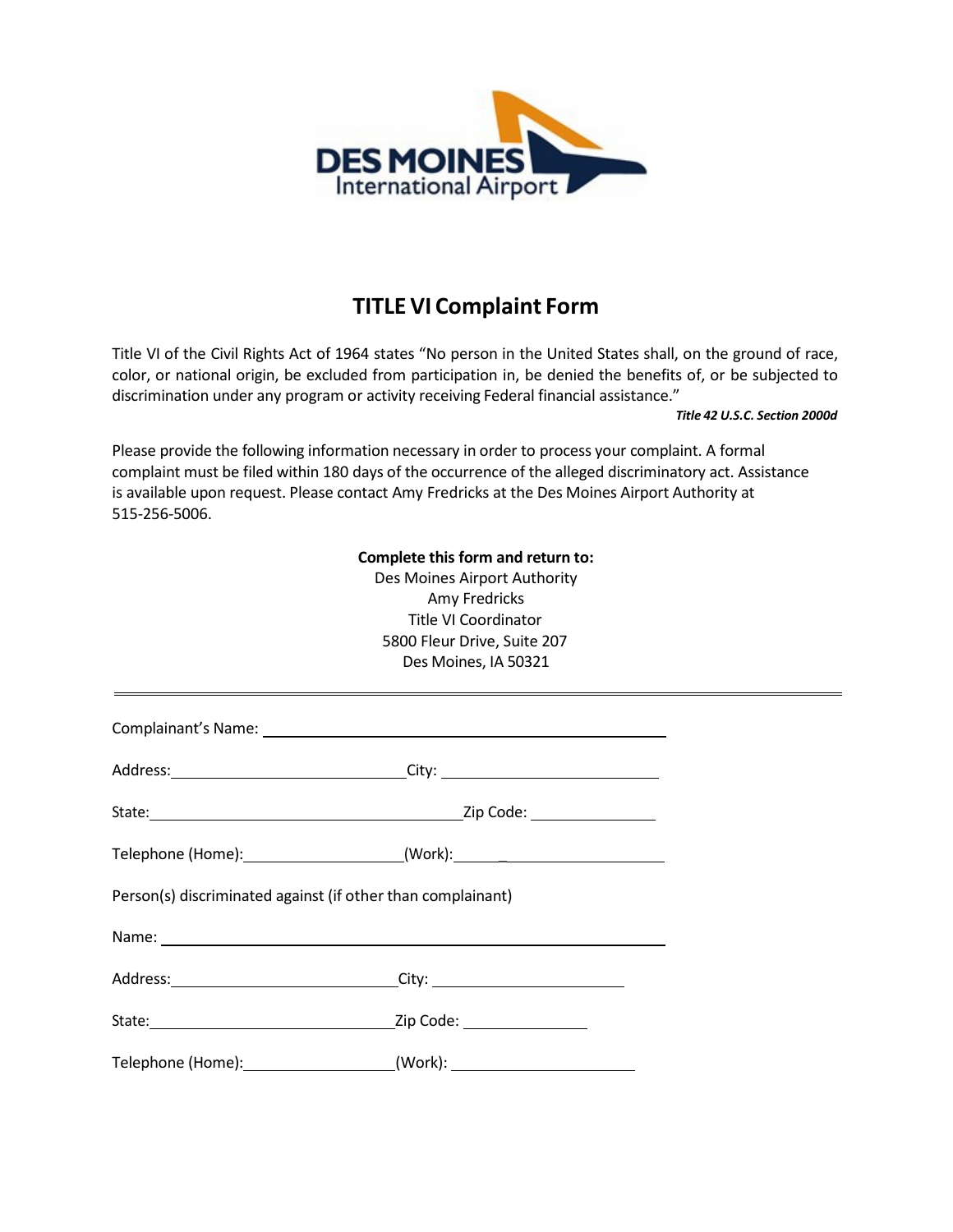What is the discrimination based on?

| Race/Color                  |
|-----------------------------|
| National Origin             |
| Sex                         |
| Disability                  |
| Income Status               |
| Limited English Proficiency |
|                             |

Date of the alleged discrimination: Location: Location: \_\_\_\_\_\_\_\_\_\_\_\_\_\_\_\_\_\_\_\_\_\_\_\_\_

Agency or person that was responsible for alleged discrimination:

Describe the alleged discrimination. Explain what happened and whom you believe was responsible (additional sheets of paper may be attached to this form).

List names and contact information of persons who may have knowledge of the alleged discrimination.

What remedy are you seeking?